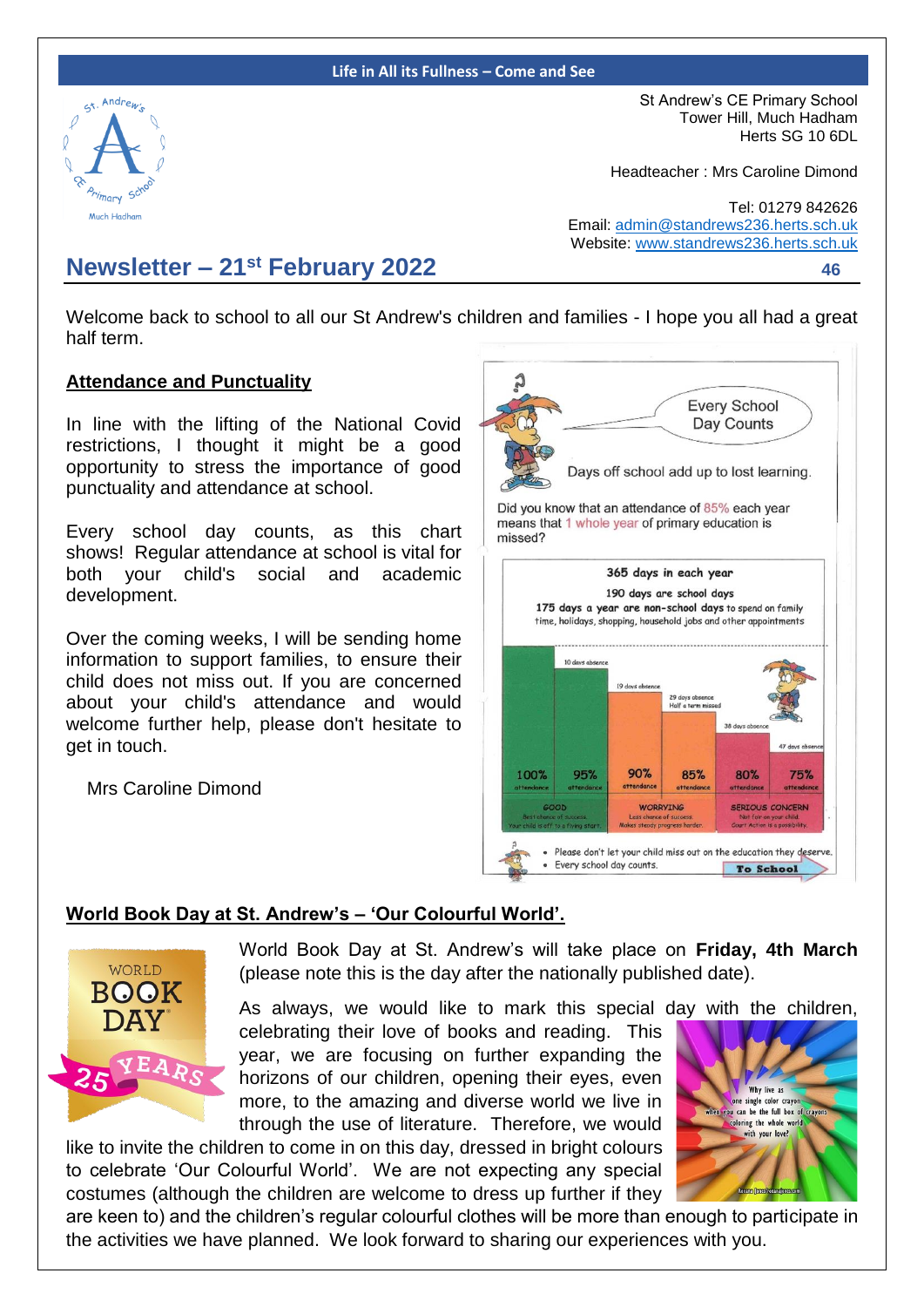# **Year 6 Lieutenancy Visit**



In the week before half term, Year 6 very much enjoyed receiving a visit from three of the Hertfordshire Deputy Lieutenants, who shared with us a little bit about their roles. We also learned lots of interesting facts about the Queen and about the exciting plans for her upcoming Platinum Jubilee. The Deputy Lieutenants then encouraged us to consider, through discussion, the most important values within the Commonwealth Charter. Year 6 made outstanding contributions throughout the afternoon and were superb representatives for our school. A fascinating afternoon!

#### **School Meal Price**

We have been advised by Hertfordshire Catering Limited of pricing for the 2022/2023 financial year which will apply from 1<sup>st</sup> April 2022. Therefore, the price of a school meal for KS2 children will be increasing to **£2.85** after Easter.

#### **St Andrew's Parent Forum**

The first parent forum meeting is on Thursday, 24<sup>th</sup> February at 9.30 am in the hall. Please let your rep know if you would like to add anything particular to the agenda of future meetings.

| YN             | Joanne Goddard             |  |
|----------------|----------------------------|--|
| <b>YR</b>      | <b>Louise Ansell</b>       |  |
| Y <sub>1</sub> | <b>Katherine Batchelor</b> |  |
| Y2             | <b>Corrie Chatfield</b>    |  |
| Y <sub>3</sub> | Louise Burwood             |  |
| Y4             | Nicola Eary/Katie Clark    |  |
| $Y_5$          | <b>Catherine Rees</b>      |  |
| /ค             | Liz Webb                   |  |

### **Diary Dates 2021/22**

Friday, 04/03/2022 – World Book Day at St Andrew's (dress in bright colours to celebrate 'Our Colourful World')

Thursday, 10/03/2022 – Y5 Maths Challenge

Tuesday, 22/03/2022 – Young Shakespeare

Monday – Friday, 09-13/05/2022 – KS1 and KS2 SATs Week

Tuesday, 17/05/2022 – Y6 Crucial Crew

Monday – Friday, 23-27/05/2022 – Y6 Brenscombe Trip

Wednesday, 08/06/2022 – Y4 Faith Tour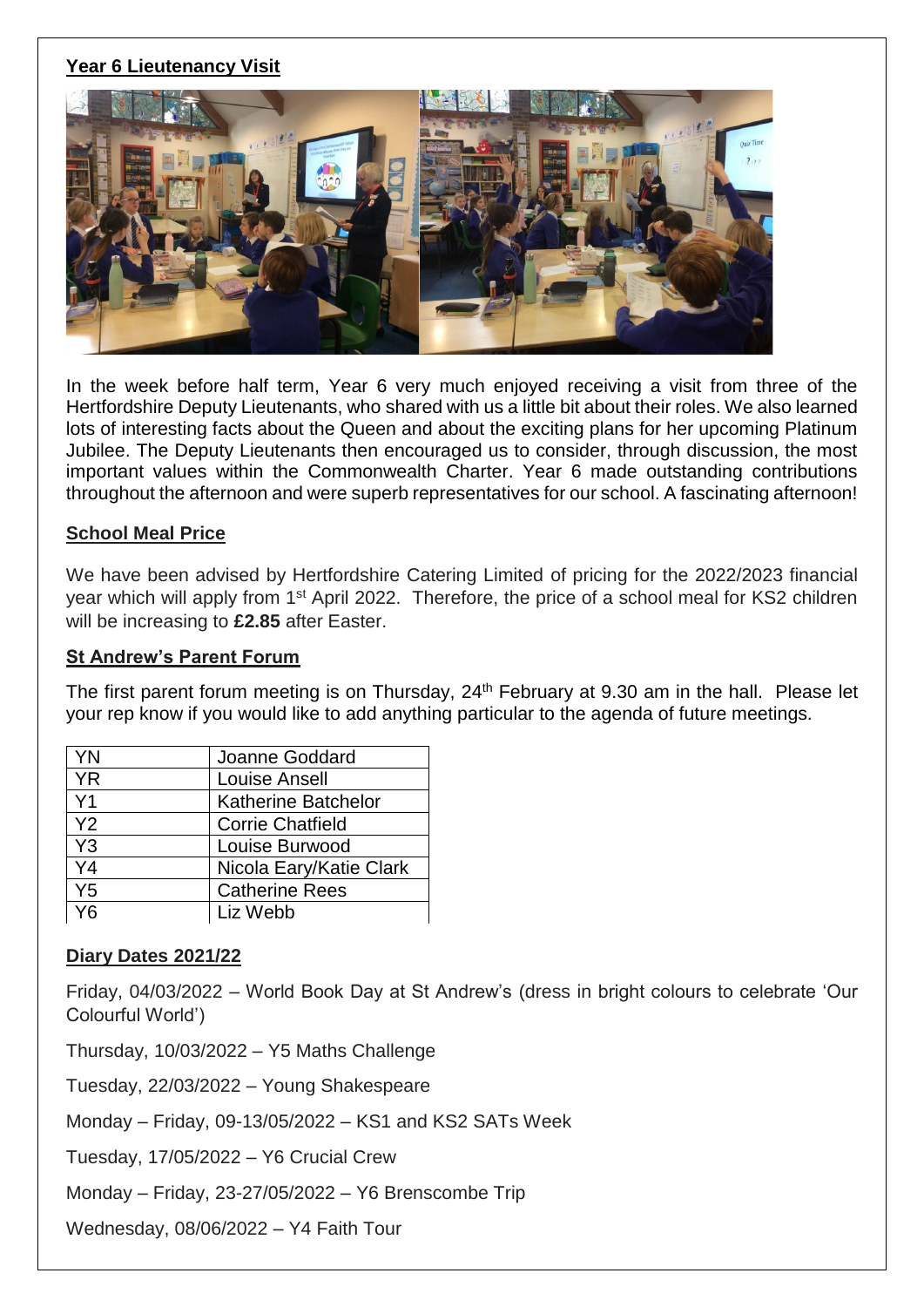# **Diary Dates 2022/23**

Monday – Wednesday 10-12/10/2022 – Y5 Aylmerton Trip

# **Term Dates for 2022**

| <b>Spring Term 2022</b>               |                                        |  |
|---------------------------------------|----------------------------------------|--|
| Friday, 1 April 2022                  | Term ends 2pm                          |  |
| <b>Summer Term 2022</b>               |                                        |  |
| Tuesday, 19 April 2022                | Inset - school closed                  |  |
| Wednesday, 20 April 2022              | <b>Term begins</b>                     |  |
| Monday, 30 May to Friday, 3 June 2022 | Half term                              |  |
| Monday, 6 June 2022                   | Inset - school closed                  |  |
| Wednesday 20 July 2022                | Term ends 2pm                          |  |
| Thursday 21 July 2022                 | Inset - school closed                  |  |
| Friday 22 July 2022                   | Day in lieu of additional Bank Holiday |  |

# **Term Dates for 2022/2023**

| <b>Autumn Term 2022</b>                           |                                |  |  |
|---------------------------------------------------|--------------------------------|--|--|
| Thursday, 1 September 2022                        | Inset - school closed          |  |  |
| Friday, 2 September 2022                          | Inset – school closed          |  |  |
| Monday, 5 September 2022                          | <b>Term begins</b>             |  |  |
| Monday, 24 October 2022 - Friday, 28 October 2022 | <b>Half Term</b>               |  |  |
| Friday, 25 November 2022                          | Occasional day - school closed |  |  |
| Wednesday, 21 December 2022                       | Term ends 2pm                  |  |  |
| <b>Spring Term 2023</b>                           |                                |  |  |
| Thursday, 5 January 2023                          | Inset – school closed          |  |  |
| Friday, 6 January 2023                            | Inset – school closed          |  |  |
| Monday, 9 January 2023                            | <b>Term begins</b>             |  |  |
| Monday, 13 February 2023 - Friday, 17 February    | <b>Half Term</b>               |  |  |
| 2023                                              |                                |  |  |
| Friday, 31 March 2023                             | Term ends 2pm                  |  |  |
| <b>Summer Term 2023</b>                           |                                |  |  |
| Monday, 17 April 2023                             | Term begins                    |  |  |
| Monday, 29 May 2023 - Friday, 2 June 2023         | <b>Half Term</b>               |  |  |
| Monday, 5 June 2023                               | Inset – school closed          |  |  |
| Friday, 21 July 2023                              | Term ends 2pm                  |  |  |

Contact email for the Friends of St Andrew's School:

[friendsofstandrewsmh@gmail.com](mailto:friendsofstandrewsmh@gmail.com)